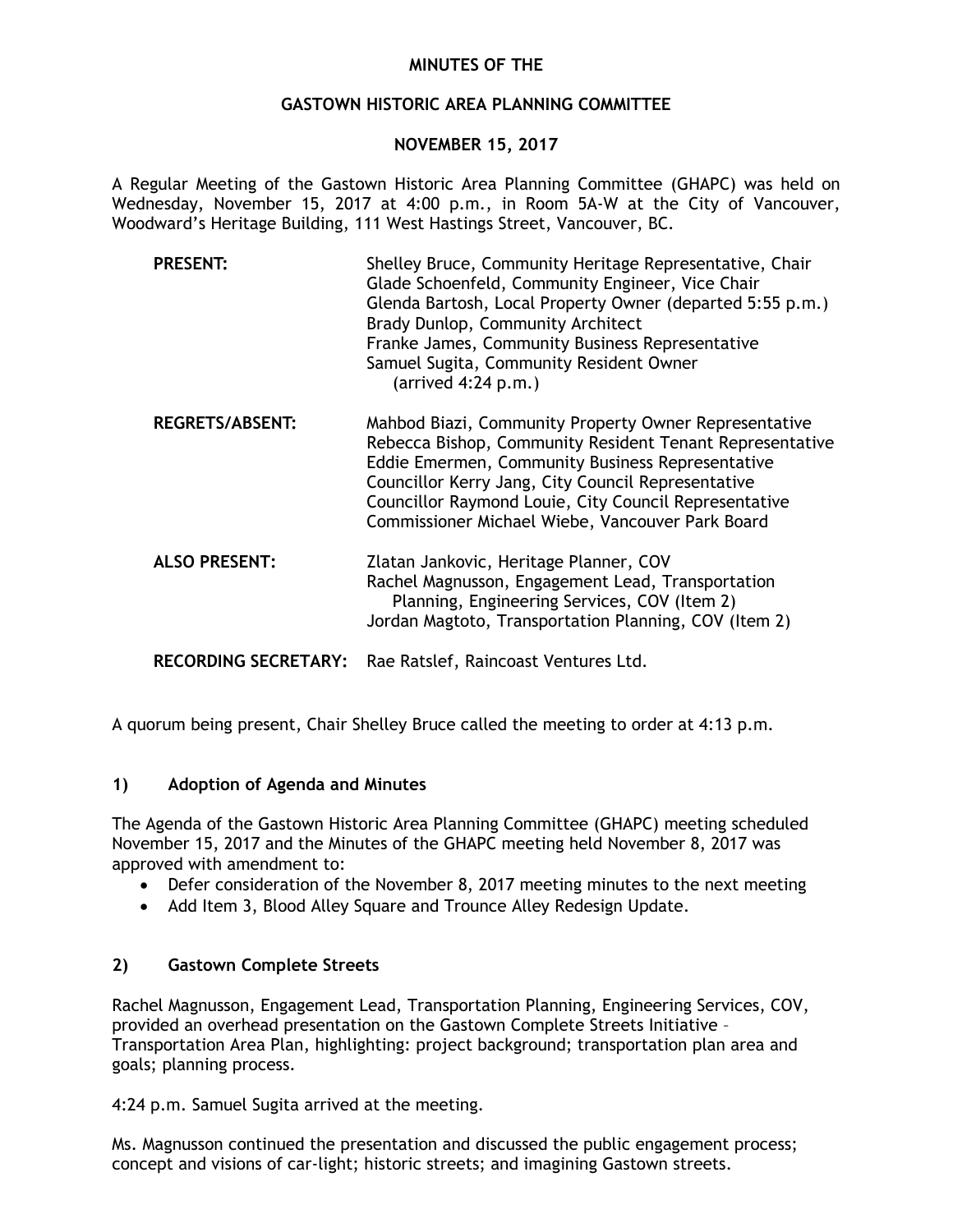Staff responded to questions and comments on: potential water element on Water Street; historical materiality; beautification of Gastown in the 70's; plans for a technical transportation plan; potential pedestrian connection to Crab Park; need to acknowledge the neigbourhood as a whole; potential use of permeable pavers; climate change; implications of sea level rise; importance of audible elements of Gastown; potential to limit heavier vehicles on Water Street; historic rail right of way; long term concept of the streetcar planning team; encouragement to look to North American examples for lessons learned about car-lighting; early summer survey findings; importance of First Nations engagement; opportunity to address First Nations history more substantively; and joint work that would occur to undertake the public design of spaces.

Ms. Magnusson discussed next steps, and responded to further questions and comments regarding: phase 2; plans to consult with other stakeholders; encouragement to put out a national call for a heritage consultant; work on the DTES Plan; need for a clear understanding of what the community wants Gastown to be; caution against "Europefication" of Gastown; importance of trees and plants; need for the new design to include proper maintenance; need for the streets to be sympathetic to the buildings; consideration for traffic along the alleyways; idea of Cordova being a two-way street; how the Centerm Expansion factors into plans for Gastown; potential use of airspace above rail; and opportunities for public art.

## **3) Blood Alley Square and Trounce Alley Redesign Update**

The Committee received a presentation on the Blood Alley Square and Trounce Alley Redesign at its meeting on November 8, 2017.

Discussion ensued on the Redesign. Comments were offered regarding: difficulty of providing feedback without a statement of significance; concern the design places more value in the materials than in the narrative of the square and alley; origins of the space; interest to revitalize Trounce Alley; complications of the programming in the space; potential to pre-sort waste and recycling; need to use the standards and guidelines appropriately; incorporating the theme of reconciliation.

5:55 p.m. Glenda Bartosh departed the meeting.

The Committee summarized its feedback on the Redesign as follows:

- Ensure there is an accurate historical narrative presented in the design
- Ensure that the standards and guidelines for the conservation of historic places in Canada is used in the way it was intended by referring to the standards and guidelines for cultural landscapes appropriately
- Acknowledge and appreciate the efforts being made to assess the status of and to and maintain/replace as many trees as possible
- Look for opportunities for reconciliation in telling the narrative
- Ensure that Indigenous history has been explored and reflected in the design
- Consider developing a design driver that reflects the square's heritage value and character defining elements
- Palate of materials should compliment those that could be considered for the Water Town Complete Streets
- Look for opportunities to ensure the rustic/uneven parts of the area are maintained.